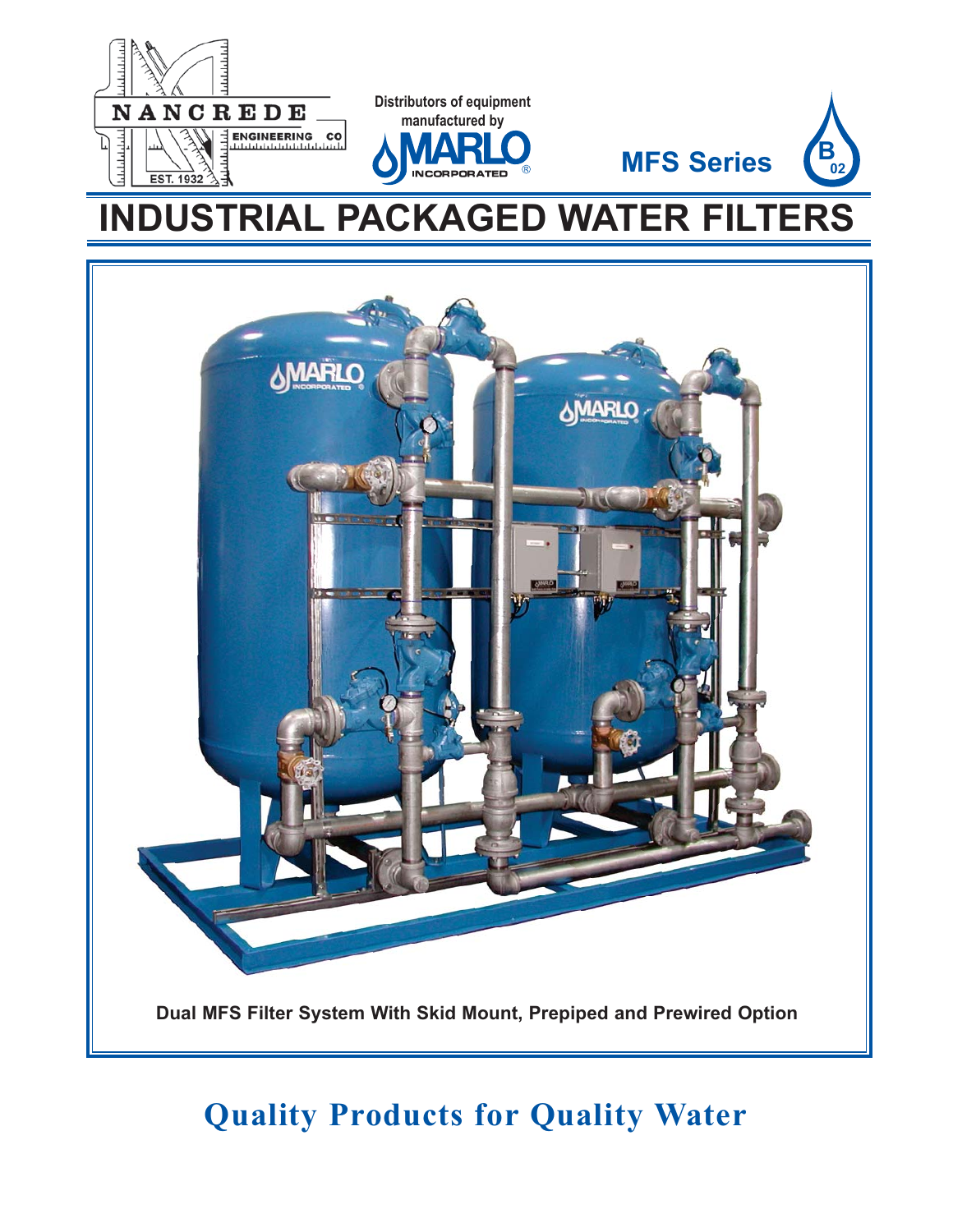

# **MFS Series . . .**



**MARLO FILTER SHOWN WITH DIAPHRAGM VALVES**



**MARLO FILTER SHOWN WITH BUTTERFLY VALVES** 

# **Product Overview and Application**

Marlo's reputation for designing high quality water filtration equipment covers a wide variety of Commercial and Industrial applications. A broad range of filter media and component options ensure you of the right unit to fit your exact needs. Whether your project requires a filter for turbidity removal, iron removal, or taste and odor control, select a Marlo unit for years of dependable, trouble-free operation.

# **Turbidity Removal**

'MID<sup>7</sup> Multi-Media Filters - High efficiency, in-depth filter system using a layered media bed of anthracite, silica sand, and two grades of garnet for excellent filtration down to the order of 5 - 10 micron. Multi-Media has the highest service flow rates available in a pressure type filter and suitable for final filtration of most city water and well water supplies. Not recommended for primary filtration of extremely high turbidity applications.

# **Iron Removal**

'MGA' Iron Removal Filters - Filter system capable of reducing iron, manganese, and hydrogen sulfide using manganese greensand filter media. Manganese greensand is formulated from a glauconite coated with varying types of manganese oxides. Soluble iron, manganese, and hydrogen sulfide are then oxidized and precipitated by contact with these oxides. Precipitates are then filtered and removed by the backwash step. Oxidative capacity of the media must be restored through either periodic regeneration with a weak potassium permanganate solution or a continuous chemical feed of potassium permanganate, chlorine, or a combination of both. Requires an inlet pH of 6.8 - 8.0 for effective operation.

# **Taste and Odor Removal**

'ACA' Activated Carbon Filters - Granular Activated Carbon (GAC) is designed for the reduction of tastes, odors, and dissolved organic material from municipal and industrial water supplies. The most common application is the removal of free chlorine from water supplies as pre-treatment to other water treatment systems such as reverse osmosis. Inlet water to activated carbon systems should be relatively free of oil, turbidity, and iron for optimal performance. Numerous types of activated carbon are available for specialty applications including chloramine removal.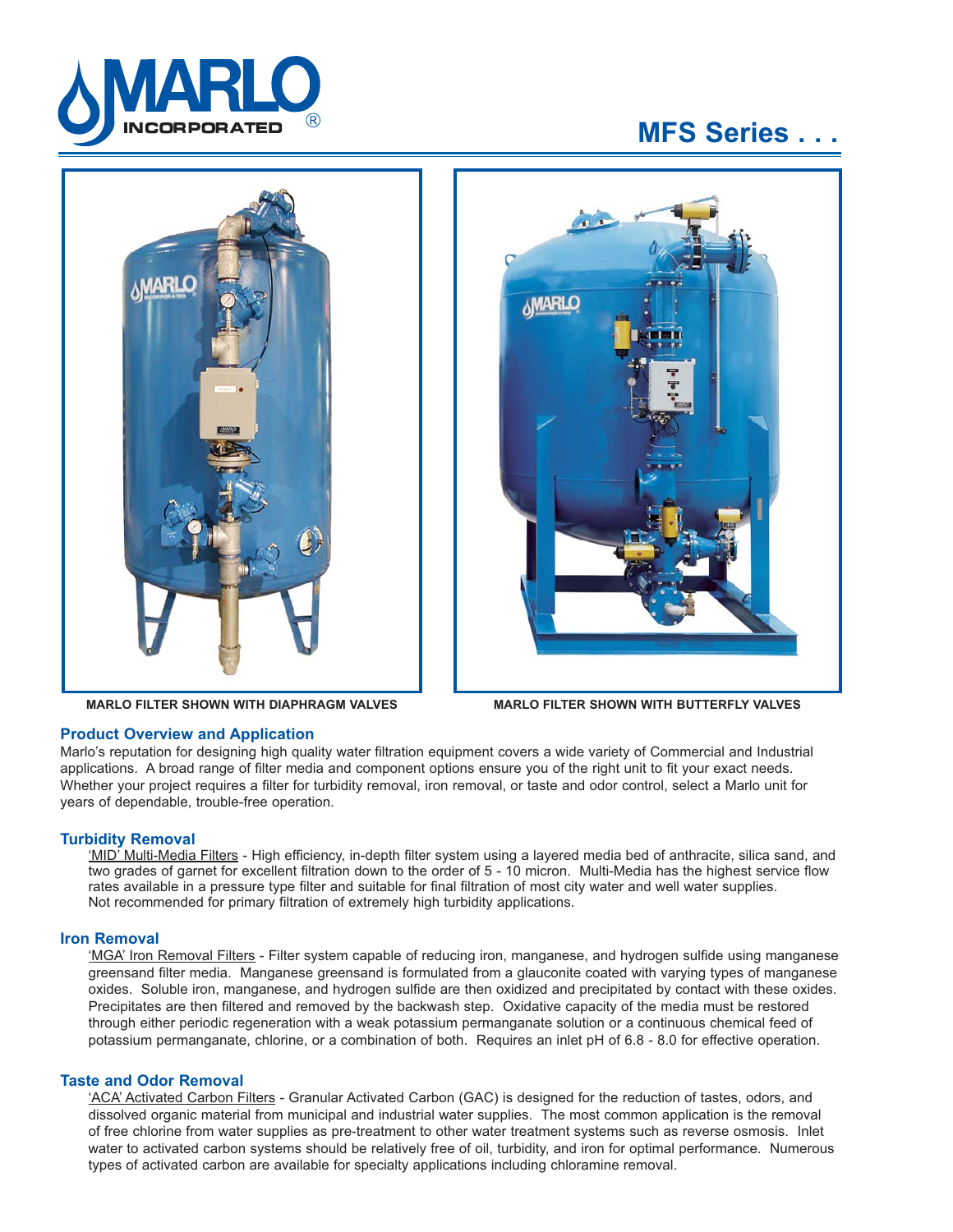# **. . . Designed For Performance**

# **Standard Features**

# **Tank Construction**

All Marlo water filters are fabricated using high quality welded carbon steel pressure vessels designed for 100 psig working pressure and tested at 150 psig. All tank interiors are sand-blasted and lined with cold-set epoxy coating at a 10-12 DFT. All tank exteriors are sand-blasted and sprayed with a corrosion-resistant finish paint in "Safety Blue" at a 4-6 DFT.

Filter vessels are supported by steel strap legs welded to the bottom head. Angle iron legs with support pads are provided on vessels 48" diameter and larger. Vessel access openings include 4" x 6" handhole in both the upper head and lower sideshell for vessels 30" diameter and smaller. Tank diameters 36" - 72" will have a 11" x 15" upper head manhole and tank diameters 78" - 120" will have a 12" x 16" upper head manhole.

#### **Flow Distribution**

All Marlo filters are provided with a pre-piped internal distribution system designed for maximum service flow with efficient utilization of the entire media bed and prevention of channeling. All distributors are fabricated of corrosion-free PVC for long, reliable field service. A washed layer of gravel covers the lower distributor for proper media bed support and backwash cycle.

#### **Face-Piping and Automatic Valves**

Each filter includes a pre-piped, external valve manifold for automatic operation. For filters 72" and smaller, the manifold is constructed of Sch 40 galvanized steel pipe and Class 150 malleable threaded galvanized steel fittings. Automatic valves are cast-iron bodied, normally open diaphragm type.

For filters 78" diameter and larger, the manifold is constructed of Sch 80 PVC pipe and fittings. Automatic valves are cast-iron bodied butterfly type with doubleacting pneumatic actuators. All automatic valve designs offer a slow open/close action with minimal restriction for reduction of "water hammer".

#### **Automatic Cycle Controller**

The standard method of control for filter operation is accomplished through the use of a pilot-stager assembly for automatic valve actuation. It is pre-wired in a NEMA-12 electrical enclosure with an integral timer controller for back wash initiation. A manual override feature allows immediate backwash rather than a predetermined schedule.

# **Backwash Flow Controller**

An automatic backwash flow controller is provided for maintaining the proper backwash flow rate over wide variations in operating pressure. It utilizes a variable orifice concept requiring no field adjustments.

# **Optional Equipment**

# **Differential Pressure Switch**

For automatic initiation of the backwash cycle when the filter bed becomes compacted or plugged with filtered material. This method of backwash initiation ensures maximum efficiency regardless of changing influent conditions.

# **ASME Code Construction**

The media tank is available fabricated in accordance with ASME code, certified, and stamped with standard working pressure rating of 100 psig. Higher pressure ratings are also available.

# **Sch 80 PVC Valve Manifolds**

Exterior filter piping and fittings are supplied with Sch 80 PVC materials in place of standard steel piping for filters 72" diameter and smaller. Cast iron diaphragm valve bodies are replaced with Noryl thermoplastic for filters with service pipe size 3-inch and smaller. Cast iron bodied butterfly valves with double-acting pneumatic actuators are used for filters with service pipe size 4-inch and larger with the PVC option.

#### **Skid Mount Option**

Filter tanks are mounted on a welded structural carbon steel skid with pre-piped interconnecting headers and isolation valves for single-point inlet, outlet, and drain field connections. All electrical controls are pre-wired requiring a single field power connection.

# **Additional Options**

- **Separate source backwash valves. •**
	- **Inlet/outlet pressure gauges and sample • valves.**
	- **Manual operated backwash cycle. •**
- **Chemical injection pre-treatment equipment. •**
- **Media regenerant systems for iron filters. •**
- **Air-Scour backwash system. •**
- **Steam or hot water sanitizable carbon filters. •**
- **Custom tank linings and coatings. •**
- **304 or 316 stainless steel pressure vessels. •**
- **304 or 316 stainless steel external face-piping. •**
- **304 or 316 stainless steel internal distributor • piping.**
- **Programmable logic controller (PLC) electrical • packages.**
- **Specialty applications using Filter-Ag, Birm, • and Calcite medias.**